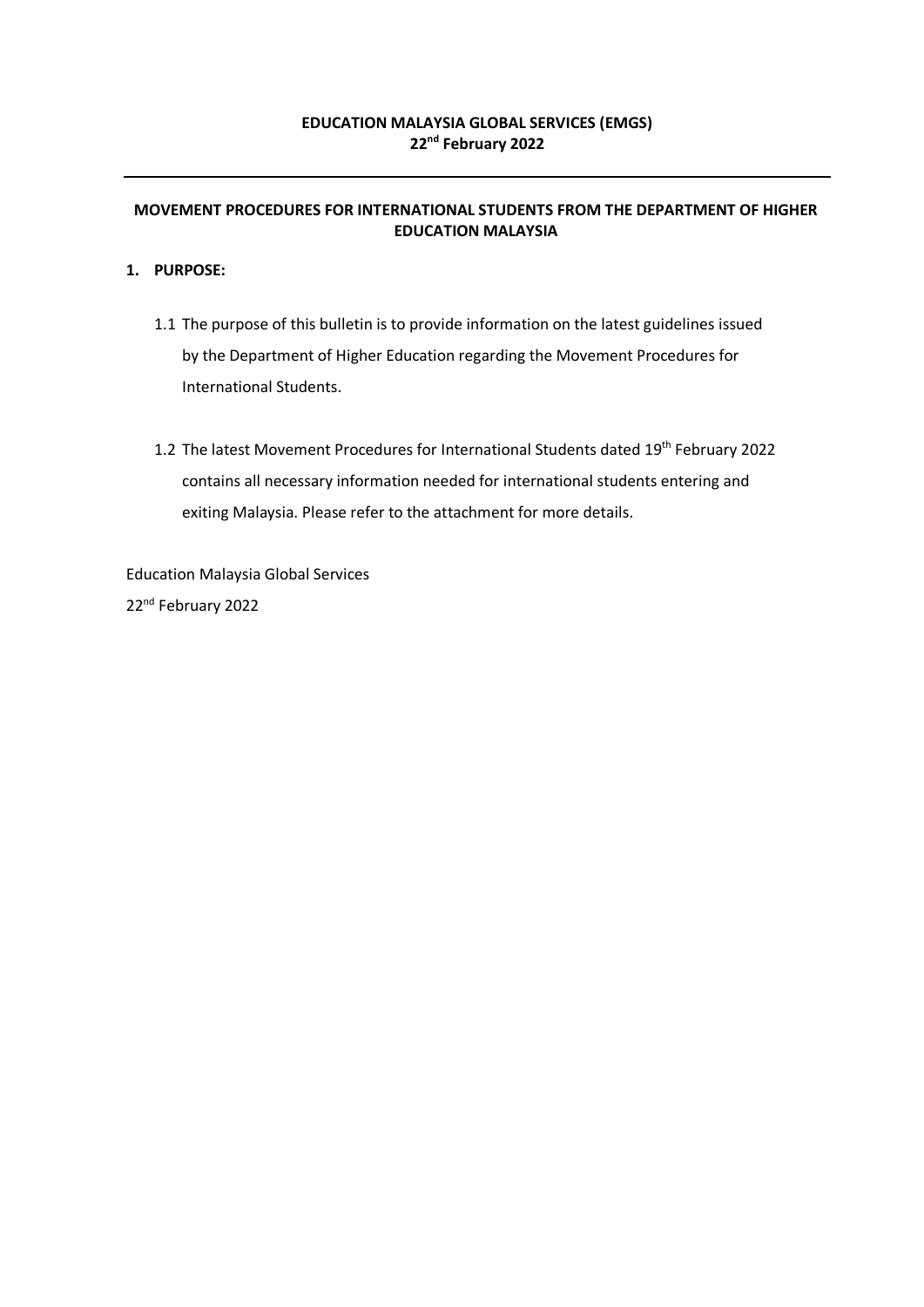

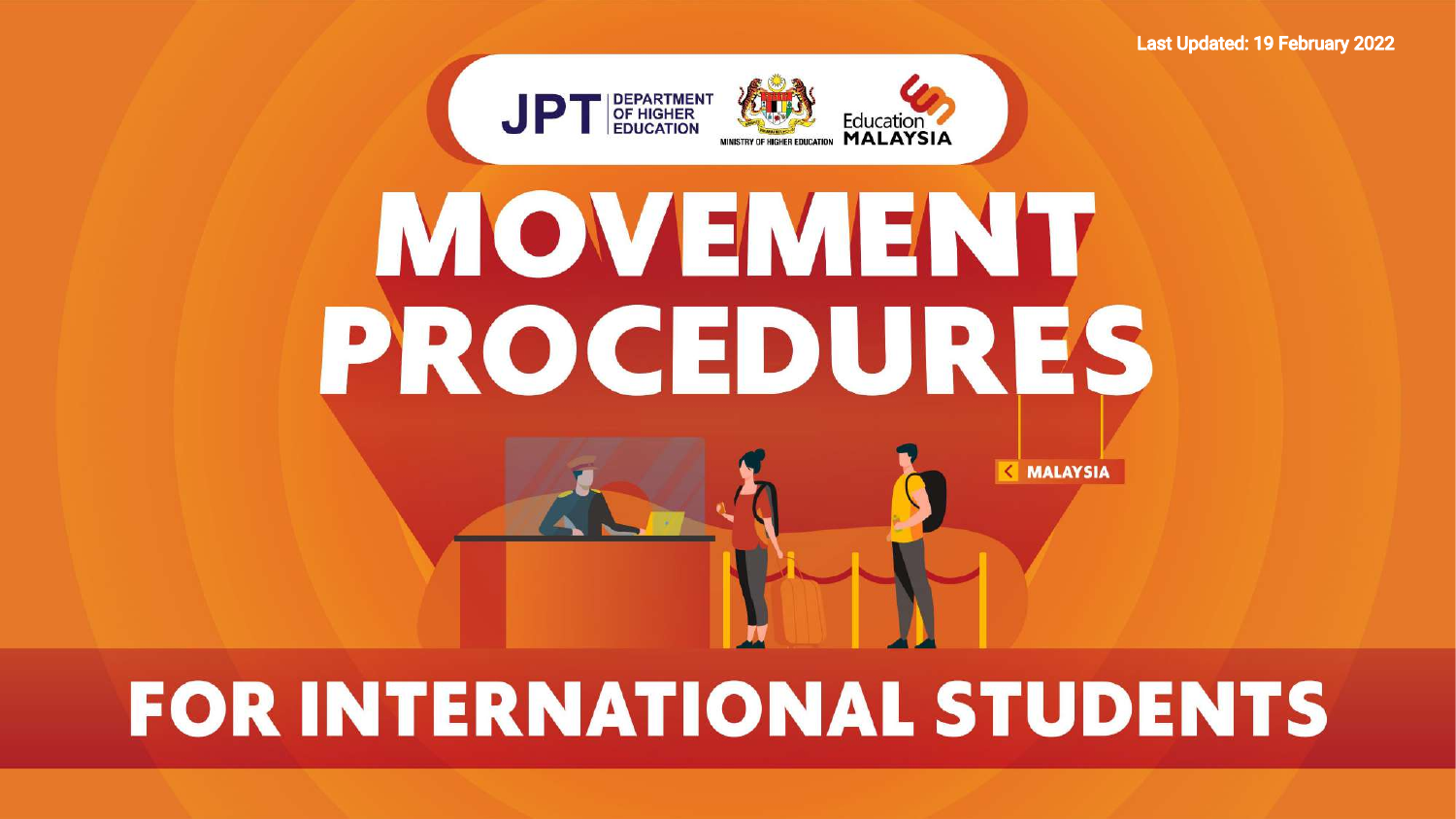

#### **THIS SOP SHOULD BE READ IN TANDEM WITH THE ORDERS, RULES AND GUIDELINES SET BY THE GOVERNMENT FROM TIME TO TIME.**















**KEMENTERIAN PENGAJIAN TINGGI** 



**\*\*The SOP is applicable to Higher Learning Institutions (HLIs) operating in Peninsular Malaysia only. HLIs operating in the states of Sabah and Sarawak are subjected to the procedures set by the State Government and State Immigration Department (IMI) of Sabah and Sarawak.**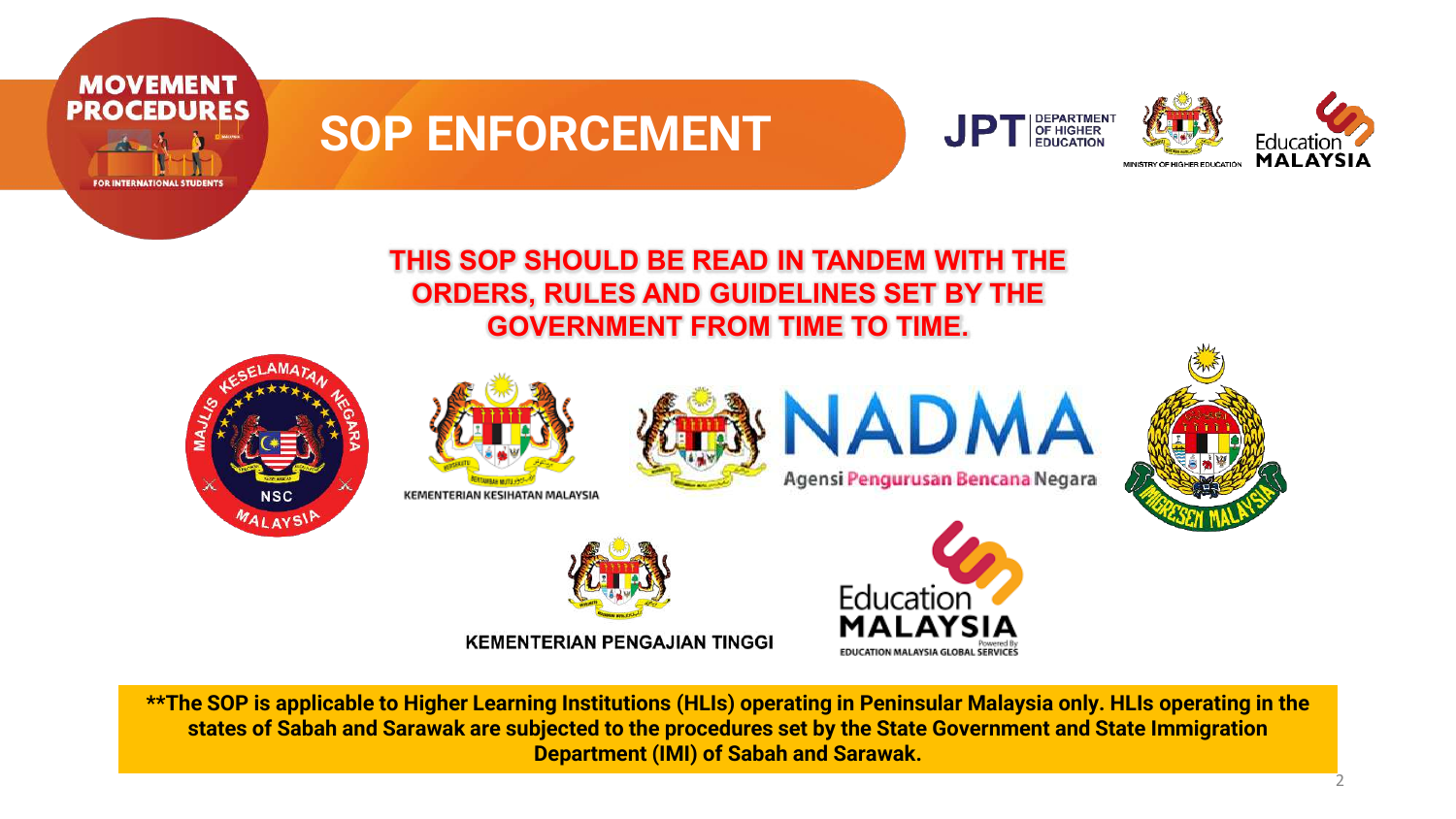

# **ENTRY PROCEDURES FOR INTERNATIONAL STUDENTS GOING BACK TO CAMPUS**

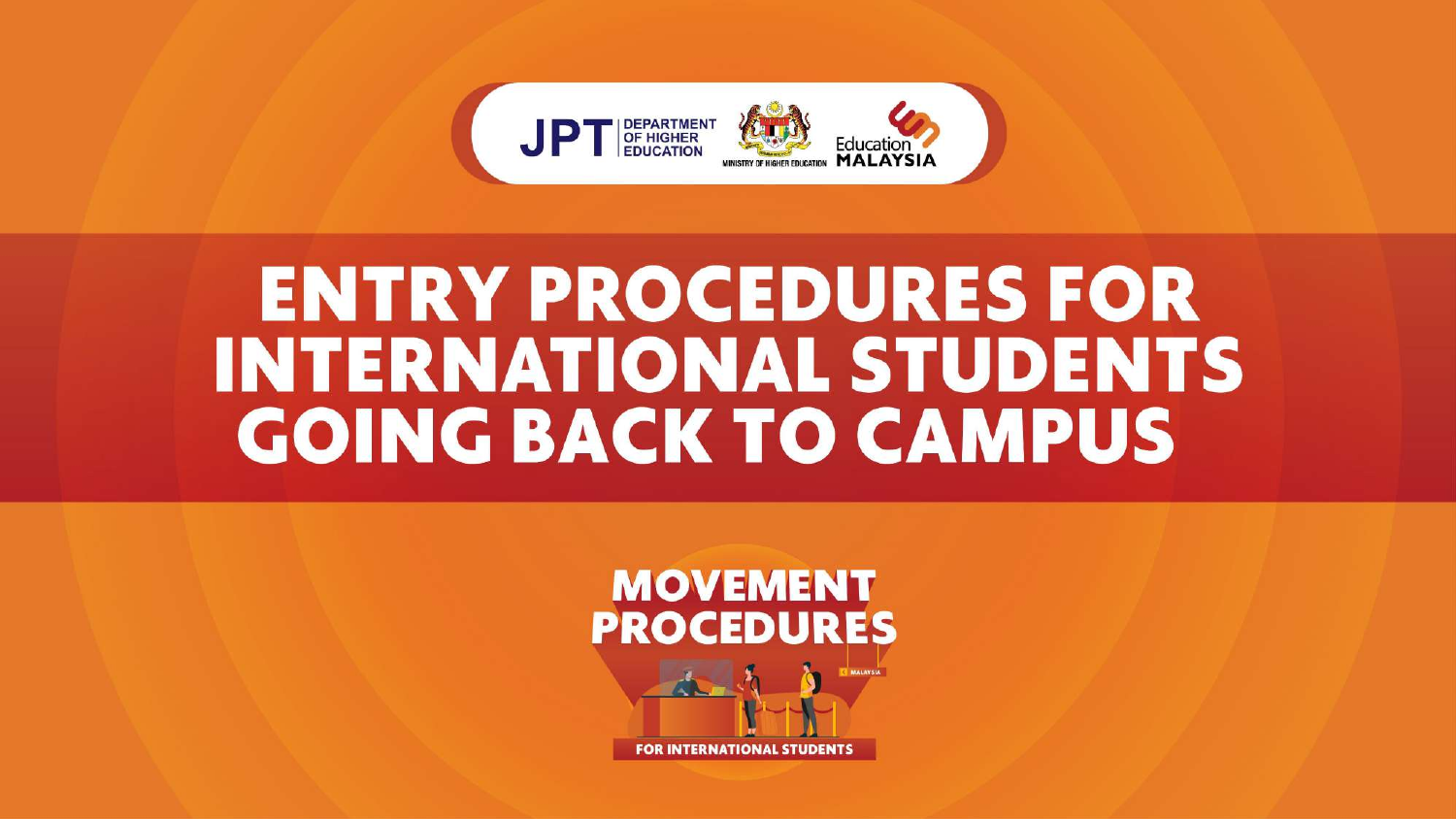

### **IMPORTANT INFORMATION ABOUT ENTERING MALAYSIA**



**01**

Take COVID-19 RT-PCR test with negative result within **forty-eight (48) hours** before flying to Malaysia.



All Non-Malaysian Citizens (NMC) arriving in Malaysia **will be charged the full non-subsidized fees.**



The full payment for the mandatory quarantine can be directly with the respective hotel (as quarantine facility services provider) and COVID-19 tests can be made online via **MySafeTravel application by MyEG.**



Transits are **allowed** to any destinations within the country, including WP Labuan, Sabah, Sarawak, Langkawi and Penang. Subsequent trips are subject to the directive of the state government.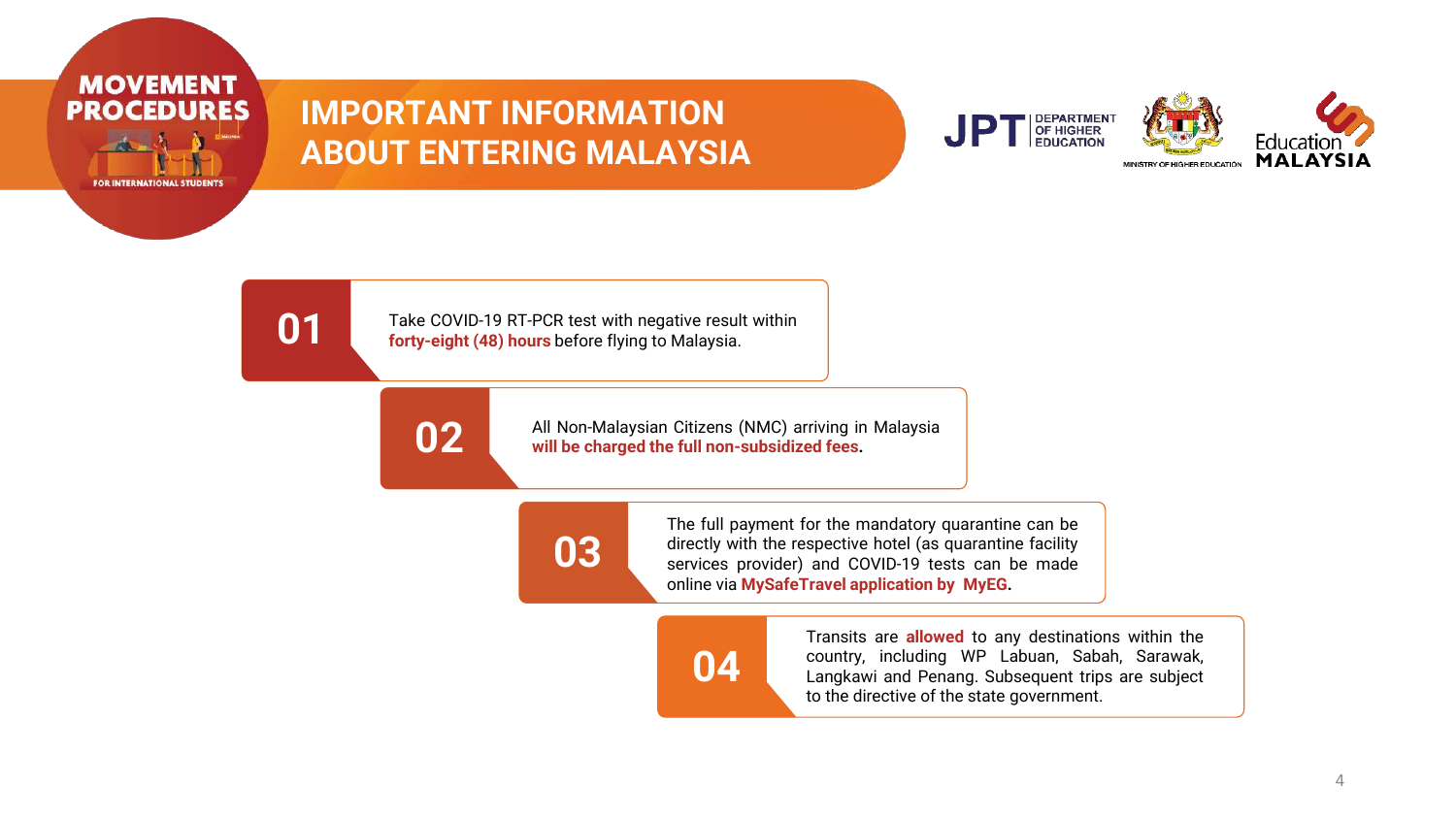

## **INTERNATIONAL STUDENTS ALLOWED TO ENTER MALAYSIA**



- 1. These are the categories of **international students who are fully vaccinated** and are allowed entry into Malaysia:
	- **a) All existing and new international students except those who come from countries listed in the banned list (please refer: <https://covid-19.moh.gov.my/semasa-kkm/>**)**; and**
	- **b) International students participating in Mobility and Edutourism programmes.**
- 2. All international students with a valid pass are allowed to enter Malaysia **without** having to obtain approval of the Director General of Immigration Department Malaysia (DGIM), **except** for holders of new and expired passes who are required to apply for entry permission through **Education Malaysia Global Services (EMGS) Travel [Authorisation](https://visa.educationmalaysia.gov.my/guidelines/travel-authorisation-form-base.html) link**.
- 3. In line with the government's decision that does not allow foreign visitors using the Social Visit Pass to enter Malaysia**, all Mobility and Edutourism programme students are required to apply for a Student Pass**. In view of the processing period for applying a Student Pass may require some time, **students are advised to apply for the Mobility and Edutourism programmes with the duration of three (3) months and above**.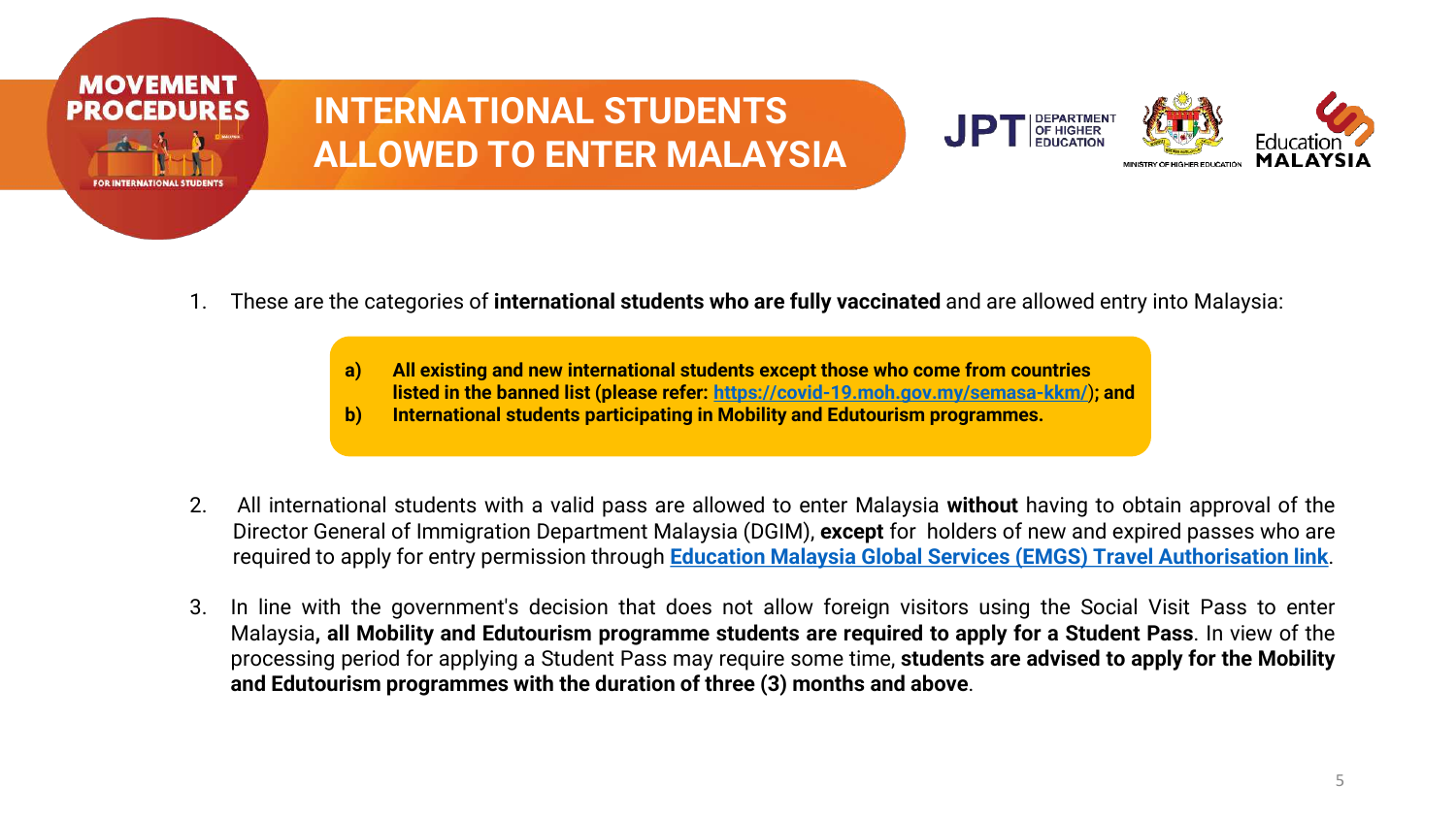

**LEGITIMATE DEPENDENTS OF INTERNATIONAL STUDENTS ALLOWED TO ENTER MALAYSIA**





- **1. All legitimate dependents of international students** are allowed entry into Malaysia except those who come from countries listed in the **banned list** (**please refer: <https://covid-19.moh.gov.my/semasa-kkm/>**).
- 2. The legitimate dependents with a valid pass are allowed to enter Malaysia without having to obtain approval of the DGIM, except for holders of new and expired passes who are required to apply for entry permission through My Travel Pass (**<https://mtp.imi.gov.my/myTravelPass/main>**) and must comply with the current Standard Operating Procedures (SOP) set by the Immigration Department of Malaysia (IMI).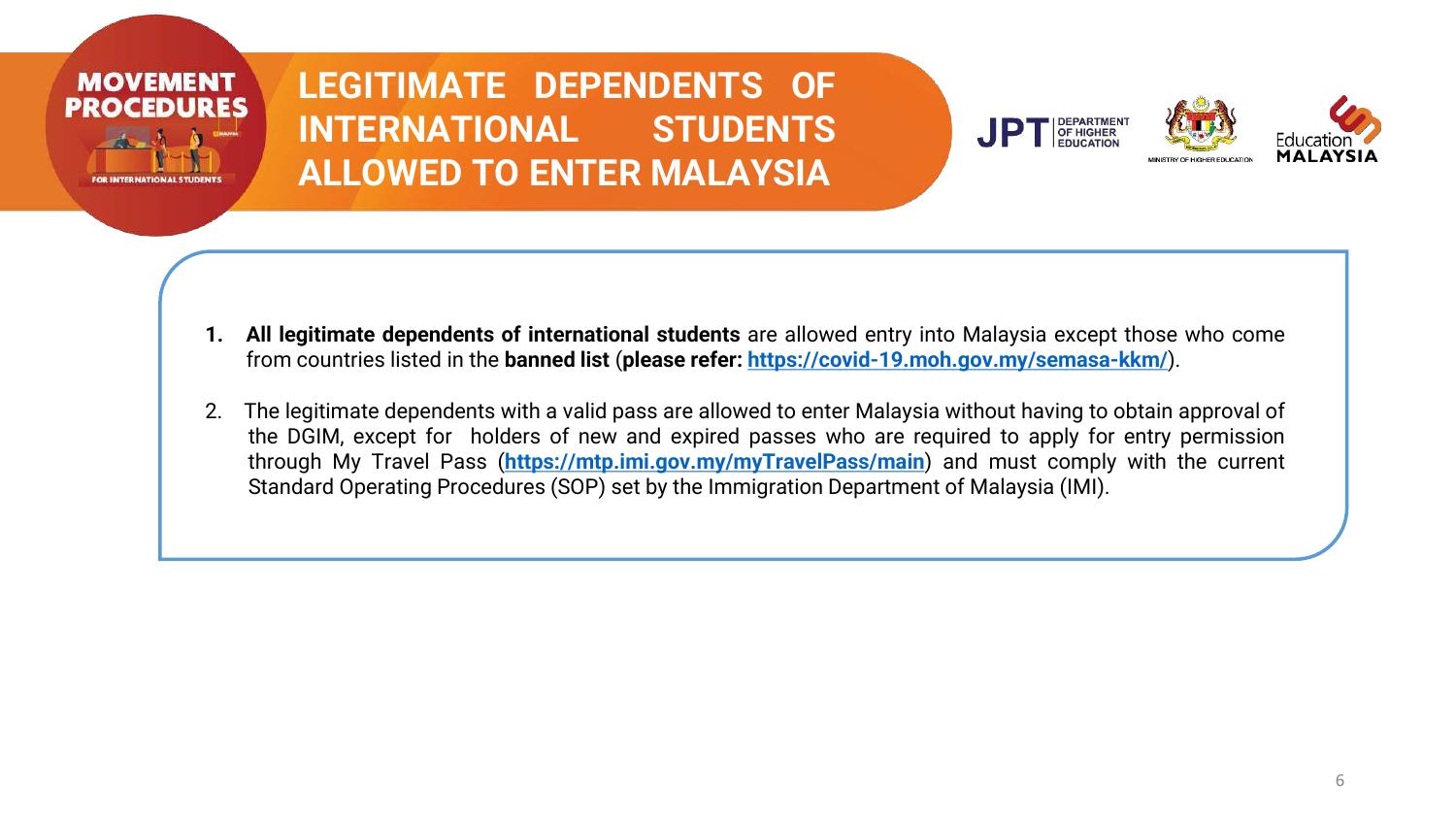

**QUARANTINE AND TEST REQUIRED FOR INTERNATIONAL STUDENTS ARRIVING IN MALAYSIA**





|                                          | <b>FULLY VACCINATED ADULTS WITH</b><br><b>BOOSTER OR ADOLESCENTS</b><br><b>TRAVELLING ALONE</b>                                                                                                     | <b>FULLY VACCINATED INDIVIDUALS</b><br><b>WITHOUT BOOSTER</b>                                                                                                                                        |  |  |
|------------------------------------------|-----------------------------------------------------------------------------------------------------------------------------------------------------------------------------------------------------|------------------------------------------------------------------------------------------------------------------------------------------------------------------------------------------------------|--|--|
| <b>QUARANTINE PERIOD</b>                 | 5 days                                                                                                                                                                                              | 7 days                                                                                                                                                                                               |  |  |
| <b>TEST REQUIRED</b>                     | RT-PCR COVID-19 two (2) days<br>before departure with a negative<br>COVID-19 result<br>RT-PCR COVID-19 on the day of<br>arrival<br>RT-PCR on Day Four $(4)$ OR<br>supervised RTK-Ag on Day Five (5) | RT-PCR COVID-19 two (2) days<br>before departure with a negative<br>COVID-19 result<br>RT-PCR COVID-19 on the day of<br>arrival<br>RT-PCR on Day Five $(5)$ OR<br>supervised RTK-Ag on Day Seven (7) |  |  |
| <b>RELEASE FROM</b><br><b>QUARANTINE</b> | Release on Day Five (5) if RT-PCR on<br>Day Four (4) is negative OR if<br>supervised RTK-Ag test on Day Five (5)<br>is negative                                                                     | Release on Day Seven (7) if RT-PCR on<br>Day Five (5) is negative OR if supervised<br>RTK-Ag test on Day Seven (7) is<br>negative                                                                    |  |  |

7 Source:<https://covid-19.moh.gov.my/semasa-kkm/2022/01/tempoh-kuarantin-baharu-bagi-pengembara-yang-tiba-di-malaysia/>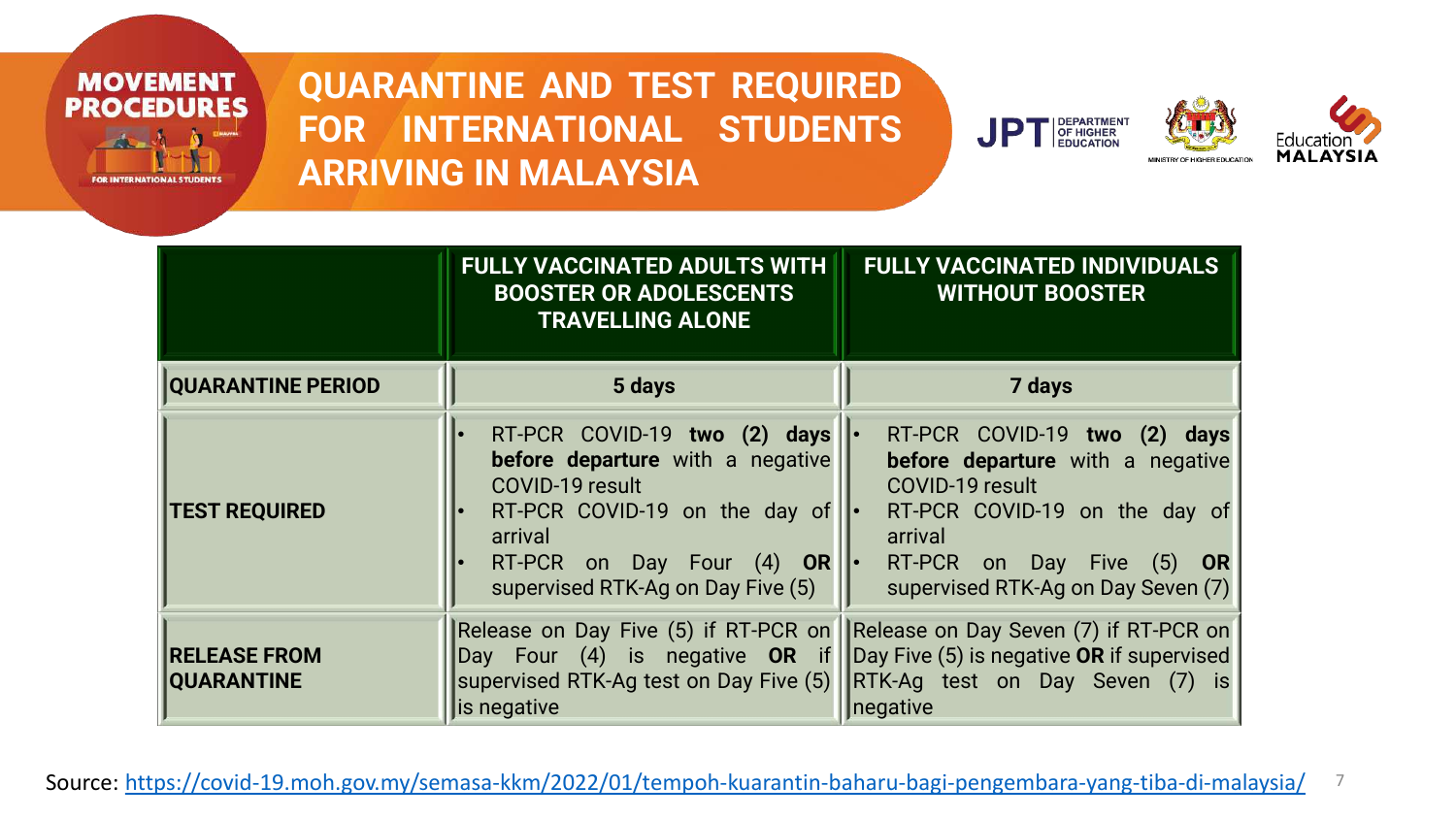

#### **FLOWCHART FOR STUDENTS WITH A VALID STUDENT PASS TO ENTER MALAYSIA (PRE-DEPARTURE TO PRE-ARRIVAL)**







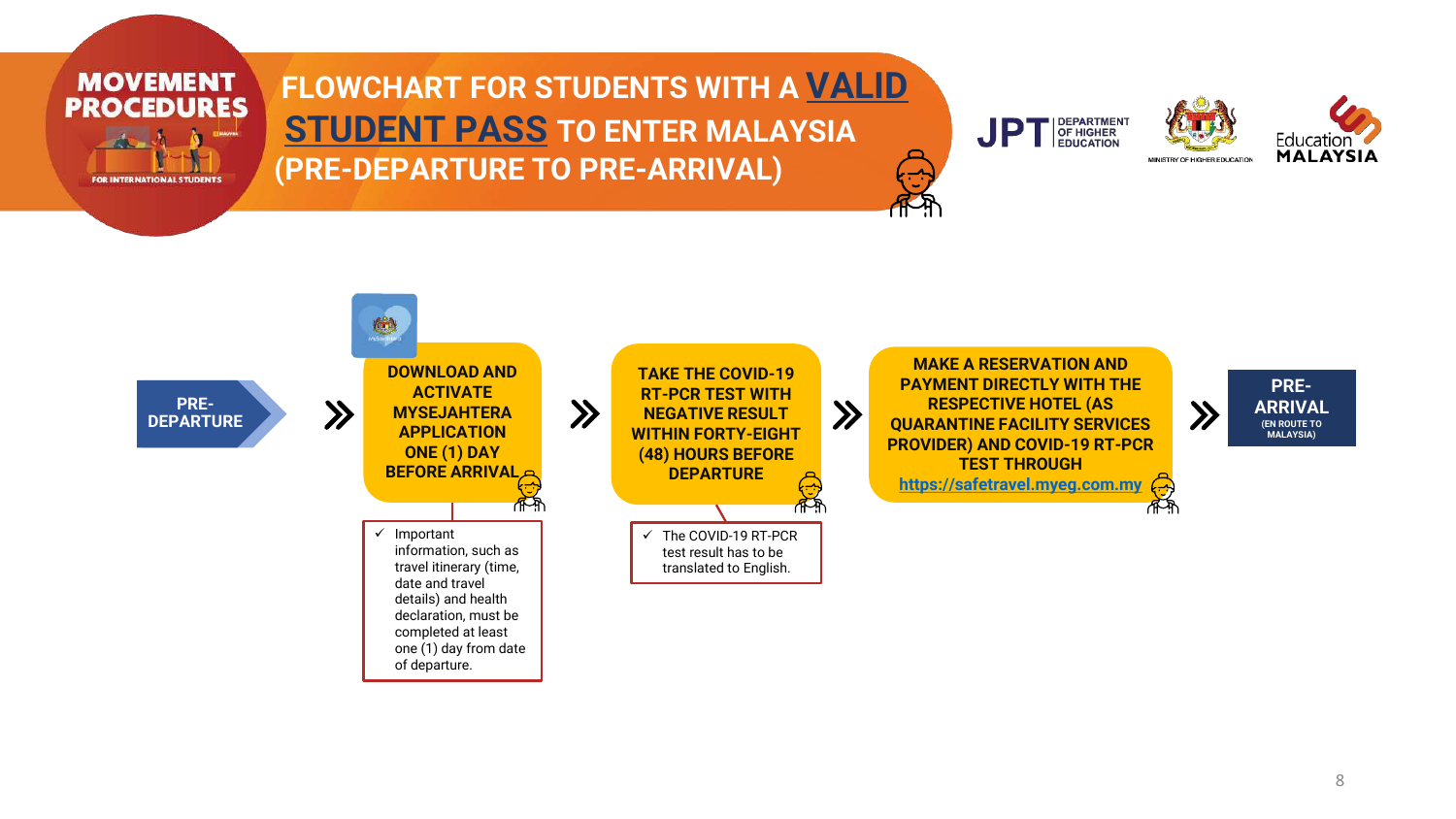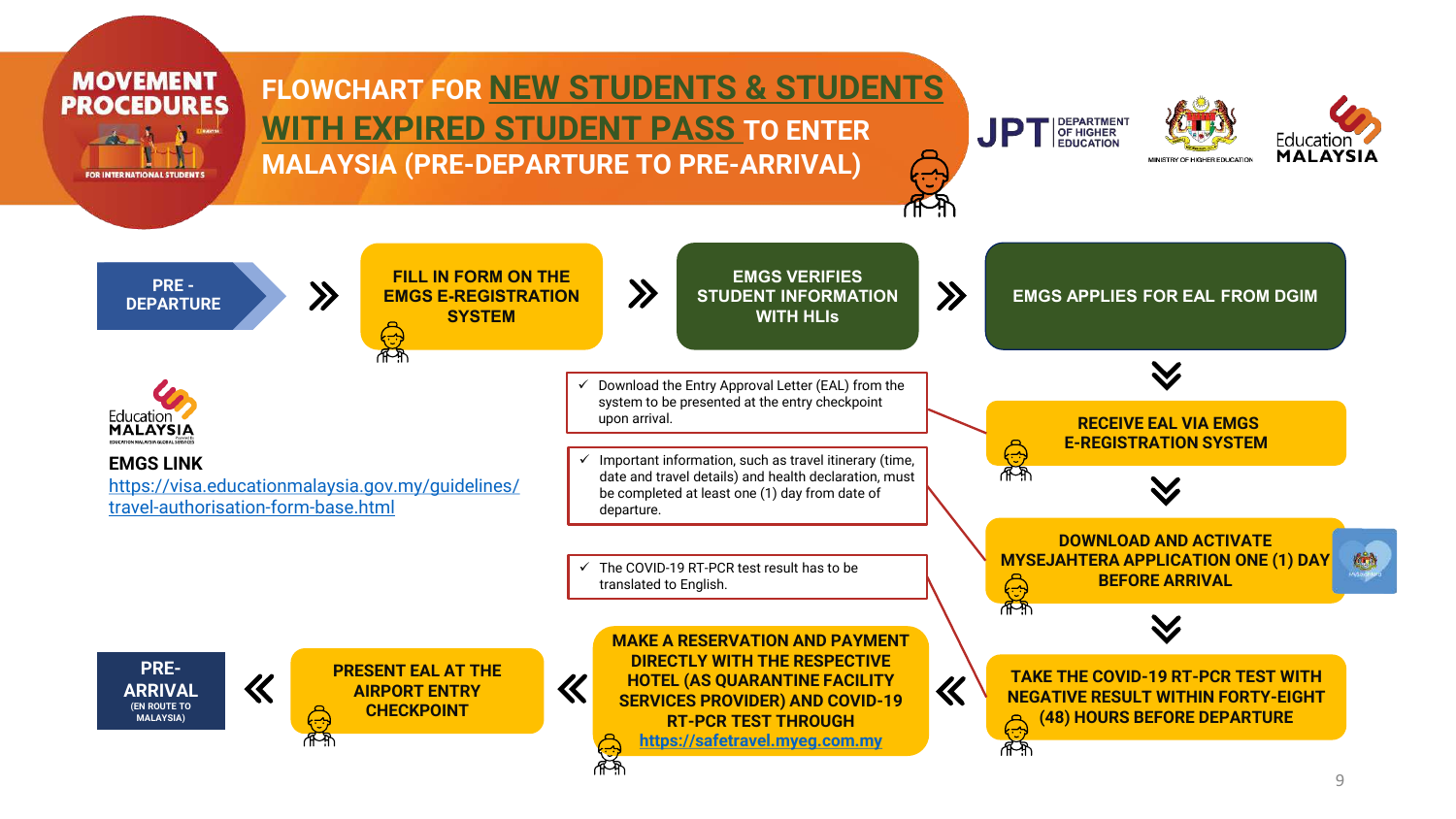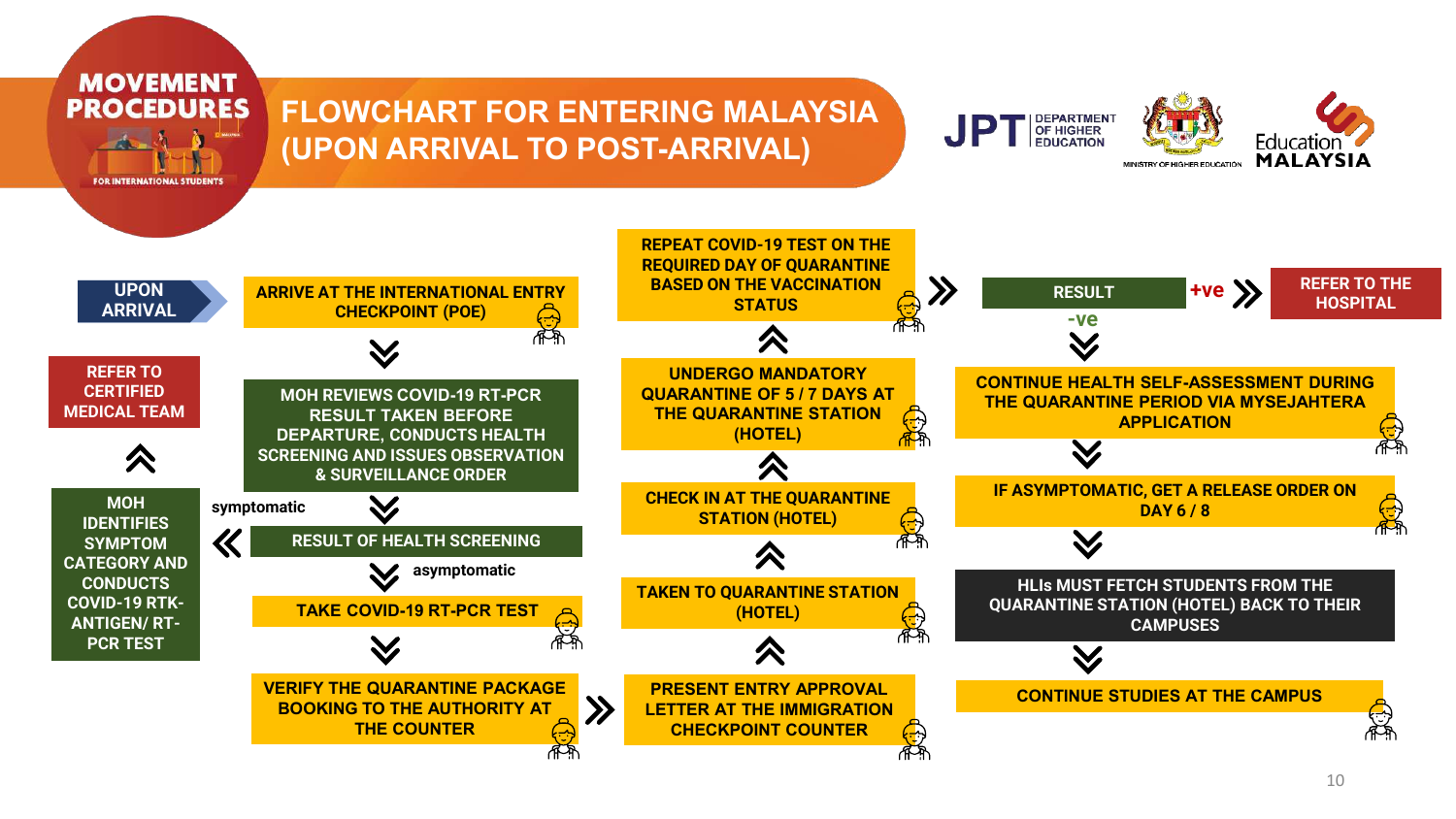#### **HLIs/ HOME / RESIDENCE QUARANTINE UNDER HOME SURVEILLANCE ORDER**

**MOVEMENT PROCEDURES** 



**International students who are fully vaccinated with complete dose(s) of COVID-19 vaccination and wish to apply for HLIs/ Home/ Residence Quarantine under the Home Surveillance Order (HSO) can submit their application to the Ministry of Health (MOH). Visit <https://ecovid19.moh.gov.my/outbreak-portal-hqa/index> portal to apply and the application must be made four (4) to ten (10) days prior to the date of entry into Malaysia.**

**All applications are subject to the approval of MOH and should the application be approved, a copy of the approval email must be brought along.**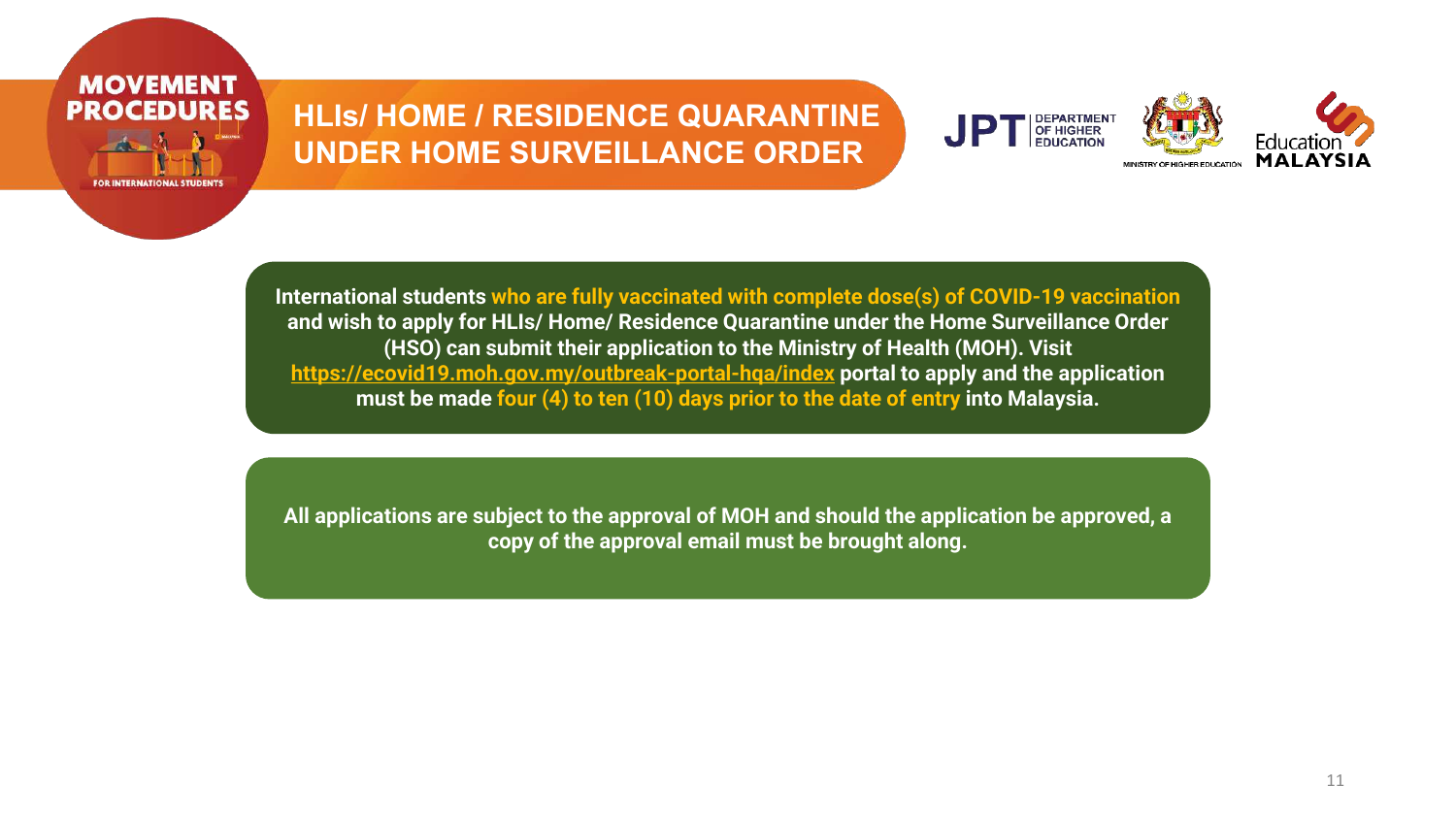

#### **VACCINATED TRAVEL LANE**



- **Fully Vaccinated persons from Singapore will be able to travel to Malaysia under the Vaccinated Travel Lane (VTL). The launch of the VTL-Land will coincide with the VTL-Air on 29 November 2021.**
- **Under the VTL, fully vaccinated individuals from one country may enter the other country without quarantine, subject to COVID-19 testing and further requirements determined by the receiving country.**
- **All international students legitimate dependents of international students with a valid pass are allowed to apply VTL.**

**The registration of VTL-Land is through <https://mysafetravel.gov.my/> and all relevant details and requirements can be found on [https://www.miti.gov.my](https://www.miti.gov.my/)**

**Further VTL-Air details on the conditions for predeparture and entry into Malaysia can be found on [www.imi.gov.my](http://www.imi.gov.my/)**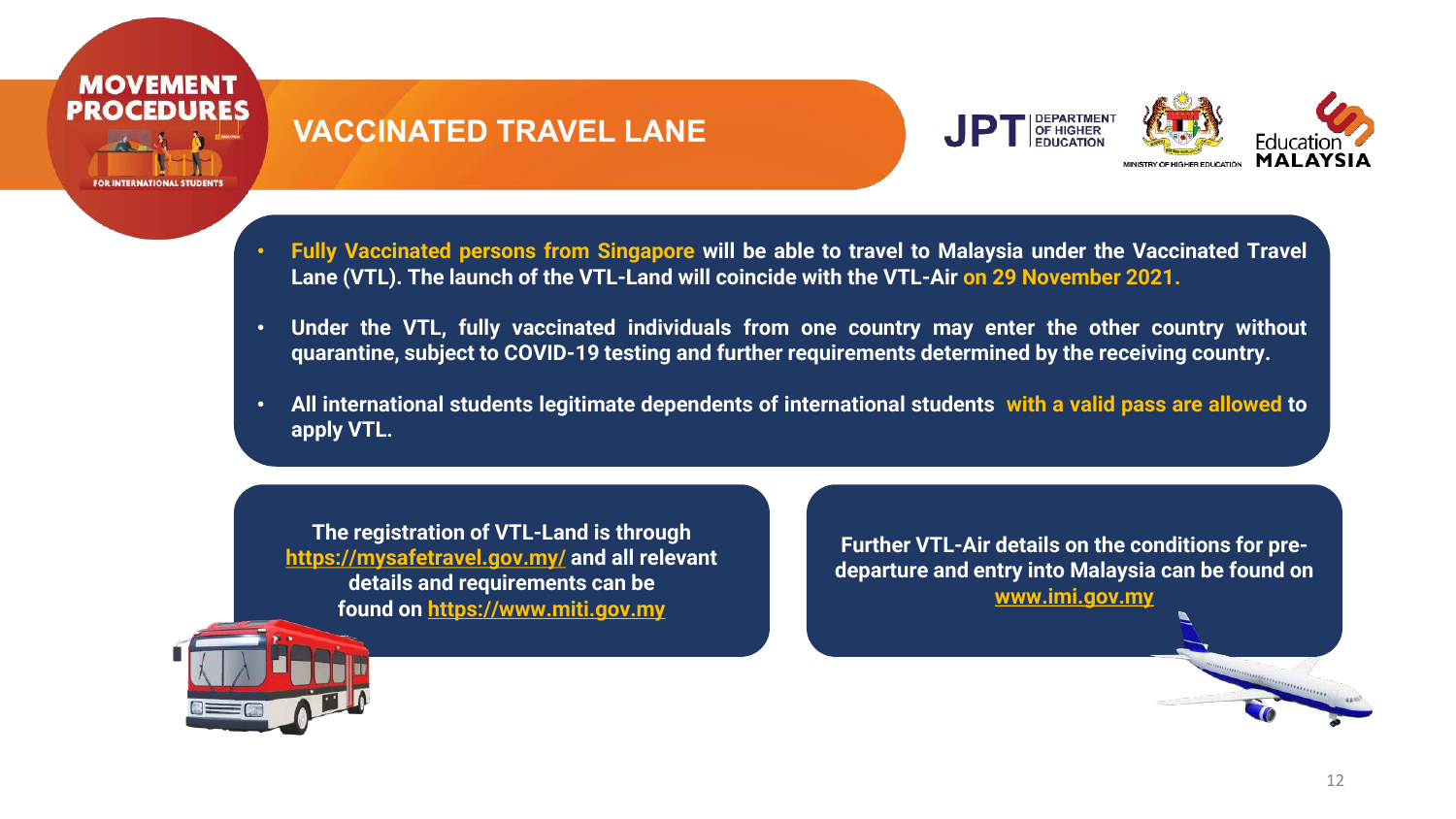

## **DEFINITIONS OF COVID-19 VACCINATION STATUS**



**Fully vaccinated individuals** refer to those who have received all dose(s) of any COVID-19 vaccines (that are registered in Malaysia) and have completed the waiting period according to the specifications detailed in the table below:

| <b>Vaccine</b><br><b>Type</b>                                                          | <b>Comirnaty</b><br>released by<br><b>Pfizer-BioNTech</b>         | <b>AstraZeneca</b><br>released by<br><b>Oxford</b>                     | <b>Coronavac</b><br>released by<br><b>Sinovac</b>                 | <b>Sinopharm</b><br>released by<br><b>Sinopharm China</b>                         | <b>Janssen</b><br>released by<br>Johnson &<br><b>Johnson</b> | <b>Convidecia</b><br>released by<br><b>CanSinoBIO</b> |
|----------------------------------------------------------------------------------------|-------------------------------------------------------------------|------------------------------------------------------------------------|-------------------------------------------------------------------|-----------------------------------------------------------------------------------|--------------------------------------------------------------|-------------------------------------------------------|
| <b>Number of</b><br>doses for<br>getting the<br>complete<br>vaccine by<br>vaccine type | 2 doses with time<br>interval of 21 days<br>between both<br>doses | 2 doses with time<br>interval of 4 to 21<br>days between<br>both doses | 2 doses with<br>time interval of<br>28 days between<br>both doses | 2 doses with<br>time interval of<br>21 to 28 days<br><b>between both</b><br>doses | <b>Single Dose</b>                                           | <b>Single dose</b>                                    |
| <b>Waiting</b><br><b>Period</b>                                                        | 14 days after receiving the second doses                          |                                                                        |                                                                   |                                                                                   | 28 days after<br>receiving the<br>dose                       | 28 days after<br>receiving the<br>dose                |



**Please refer to Ministry of Health (MOH) for any enquiries and further information on COVID-19 vaccination status.**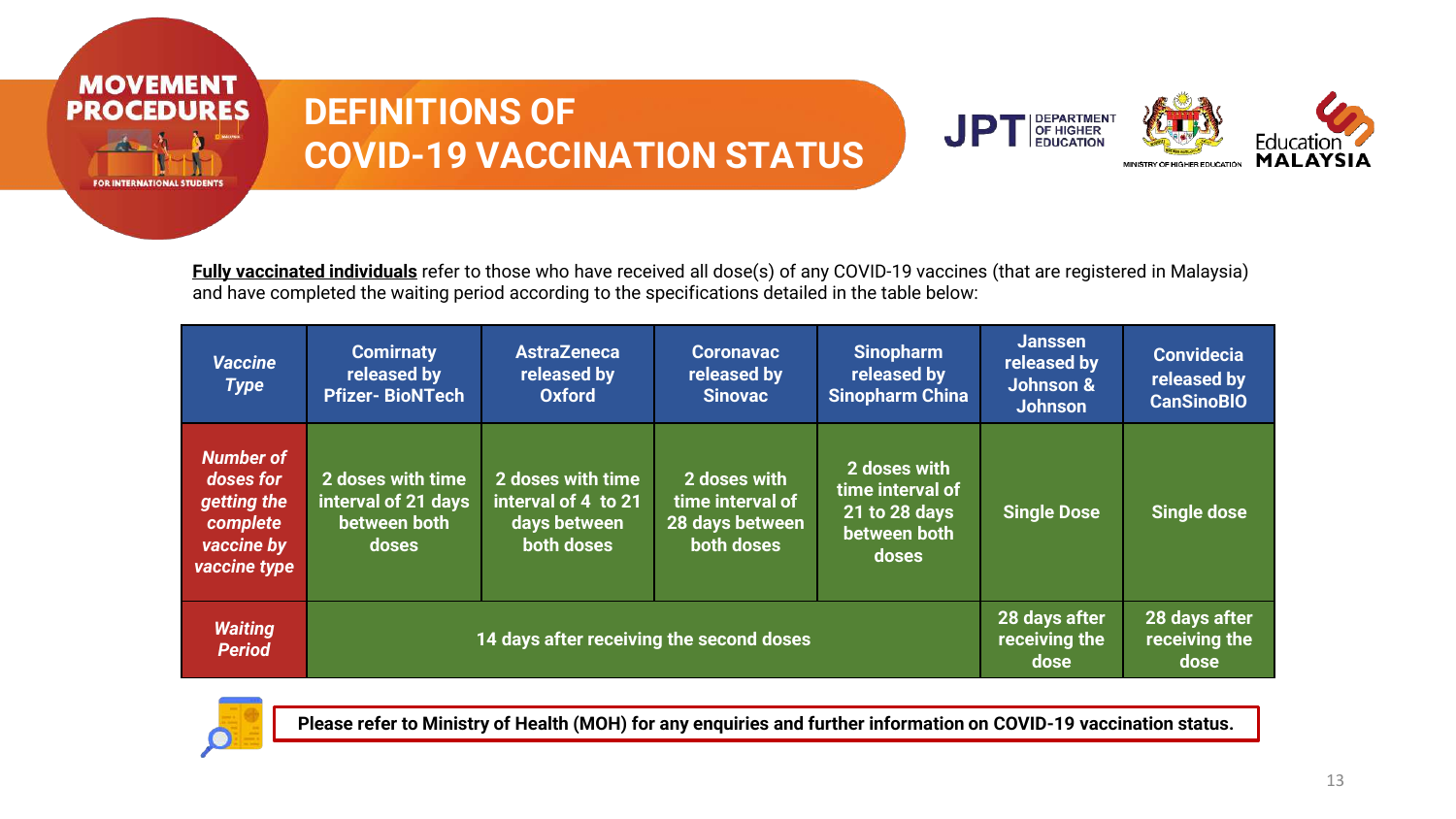

#### **FEES FOR MANDATORY QUARANTINE AND RT-PCR COVID-19 TESTS**



|                                                          | 1333                                              |  |  |
|----------------------------------------------------------|---------------------------------------------------|--|--|
| <b>Transportation Services from POE to Hotel</b>         |                                                   |  |  |
| COVID-19 RT-PCR Repeat Test before the end of quarantine | The quarantine charge rate                        |  |  |
| Accommodation (lodging room, food & drink)               | is subject to the charges<br>imposed by the hotel |  |  |
| <b>Health assessment and monitoring</b>                  |                                                   |  |  |

 $\checkmark$  Students need to undergo a mandatory quarantine at a Quarantine Station (Please refer: <https://www.nadma.gov.my/ms/info/senarai-hotel-kuarantin>) for 5 / 7 days.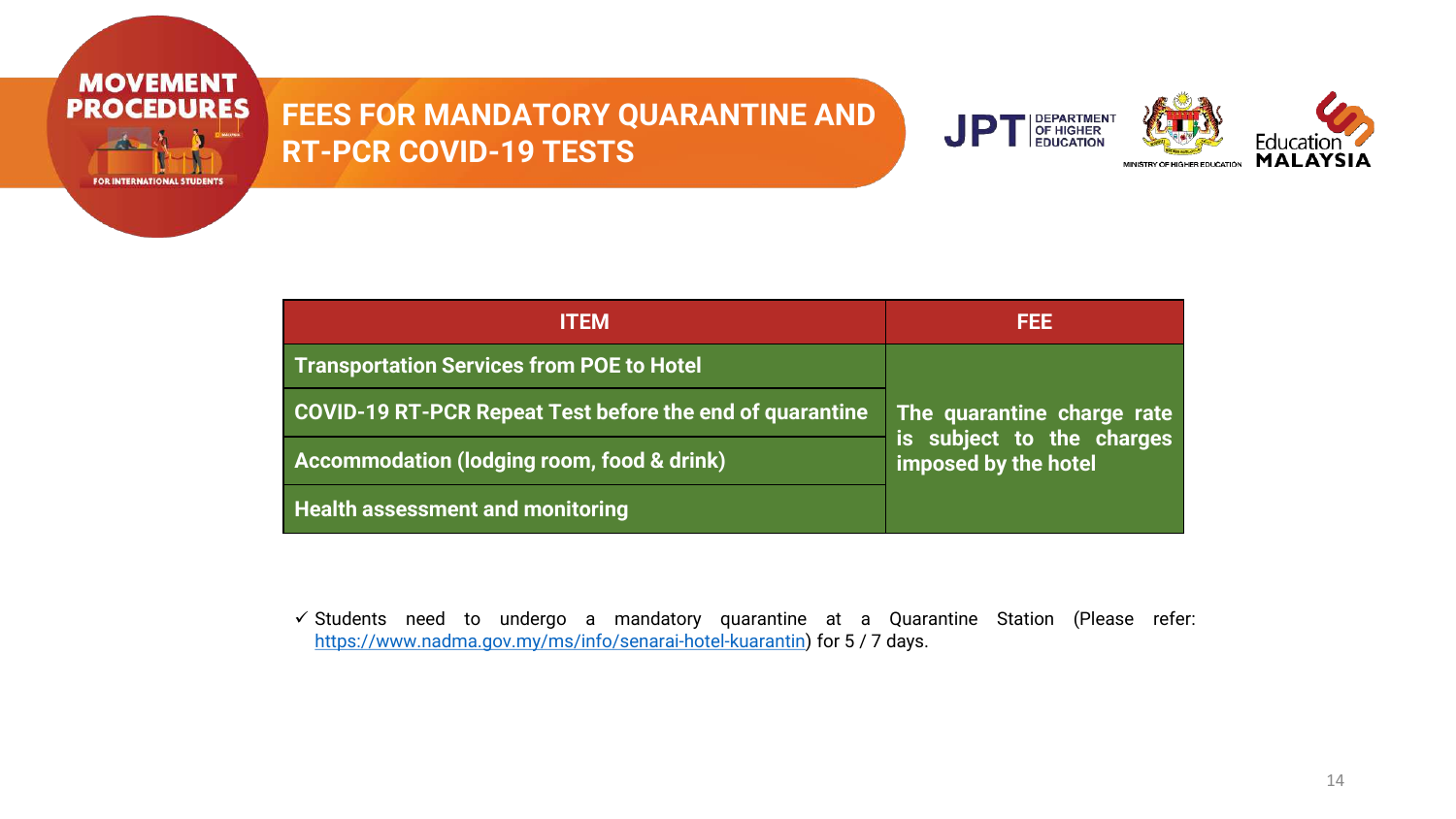

## **RESPONSIBILITIES OF HIGHER LEARNING INSTITUTIONS**



Identify their students' personal and travel information to plan for a safe and smooth entry into Malaysia and back-tocampus journey.

Arrange and manage the logistics associated with fetching their students from the Quarantine Stations (hotel) and sending them back to campus after they complete their mandatory quarantine.



Verify their students' information before EMGS forwards the application to IMI for approval.

Inform students of the latest backto-campus SOP based on the dynamic orders, rules and guidelines that are updated by the Government from time to time and ensure students' adherence to the SOP.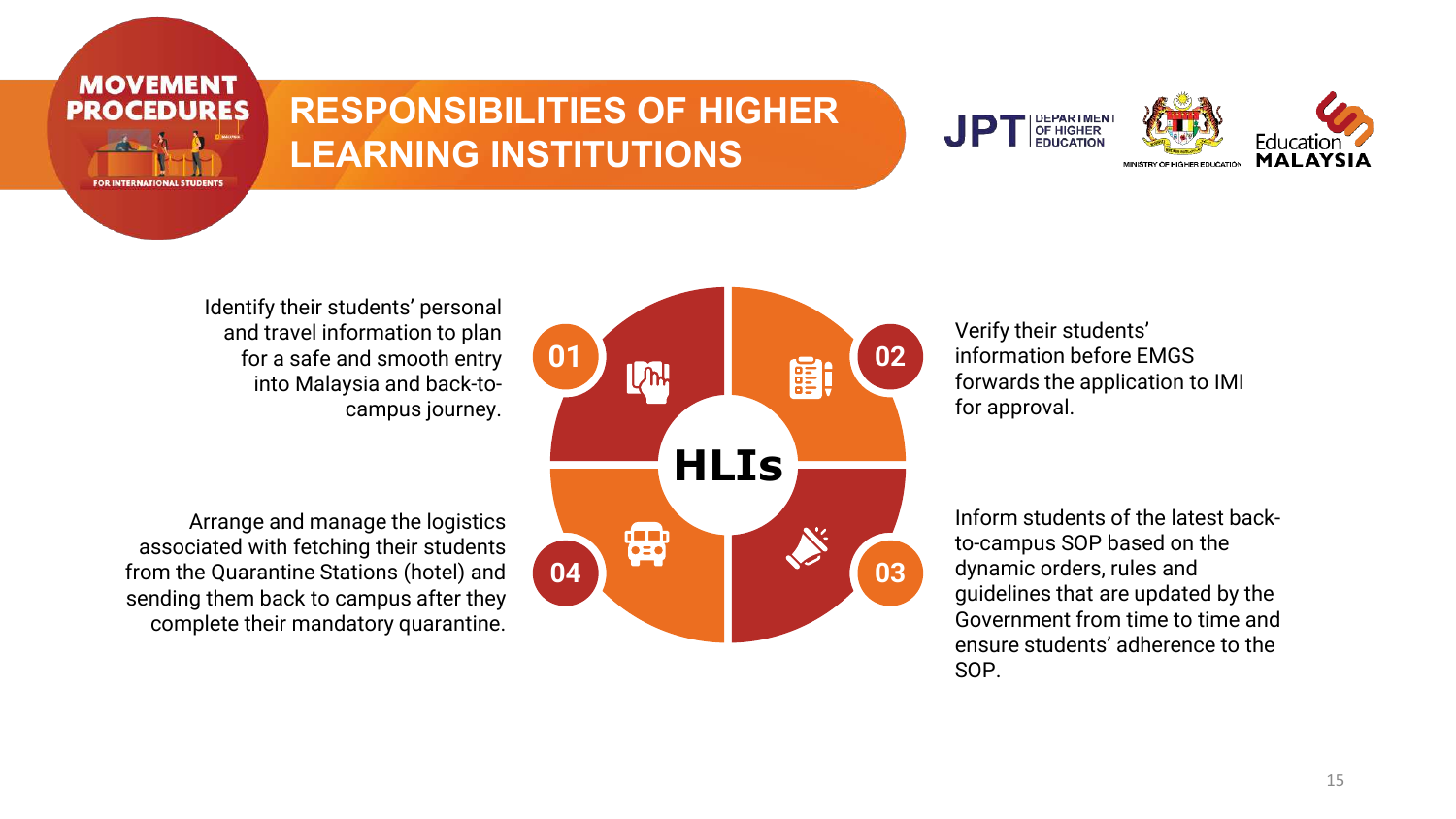



**MOVEMENT PROCEDURES** 

FOR INTERNATIONAL STUDENT:

\*Obtain EAL from the DGIM

Download and complete personal details on the MySejahtera application

Book and pay full mandatory quarantine charges directly to the respective hotel and COVID-19 RT-PCR test through [https://safetravel.myeg.com.my](https://safetravel.myeg.com.my/)

Take an COVID-19 RT-PCR test with negative result within forty-eight (48) hours before flying to Malaysia

Do a health screening and take an COVID-19 RT-PCR test

#### **Pre-Arrival Contract Contract Contract Contract Contract Post-Arrival**

Register at the Quarantine Station (Hotel)

Be fully responsible for own luggage and belongings

Do a daily health self-assessment during the quarantine period via MySejahtera application

\*for new students and students with expired Student Pass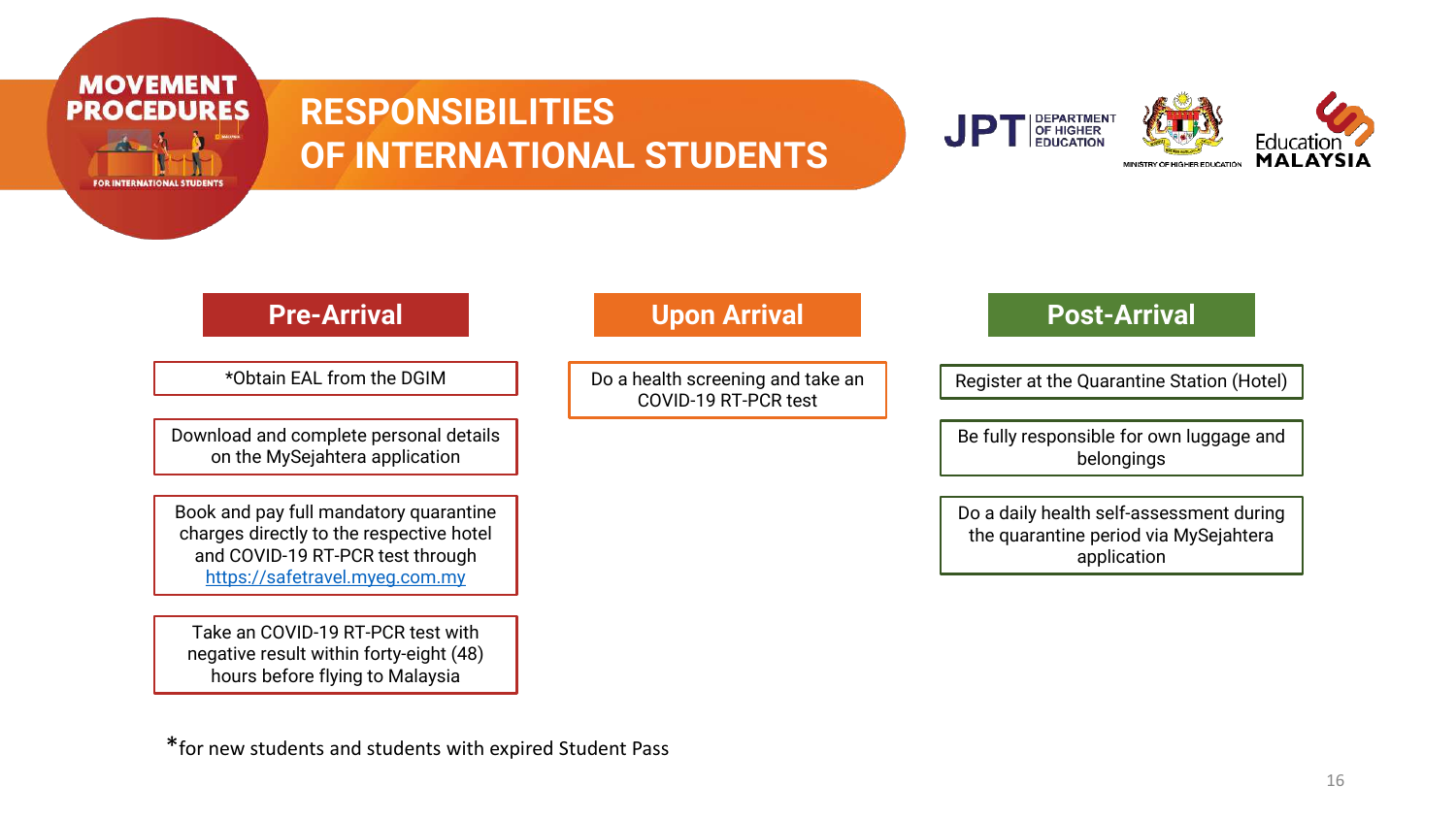

# **EXIT PROCEDURES FOR INTERNATIONAL STUDENTS RETURNING TO THEIR COUNTRIES OF ORIGIN**

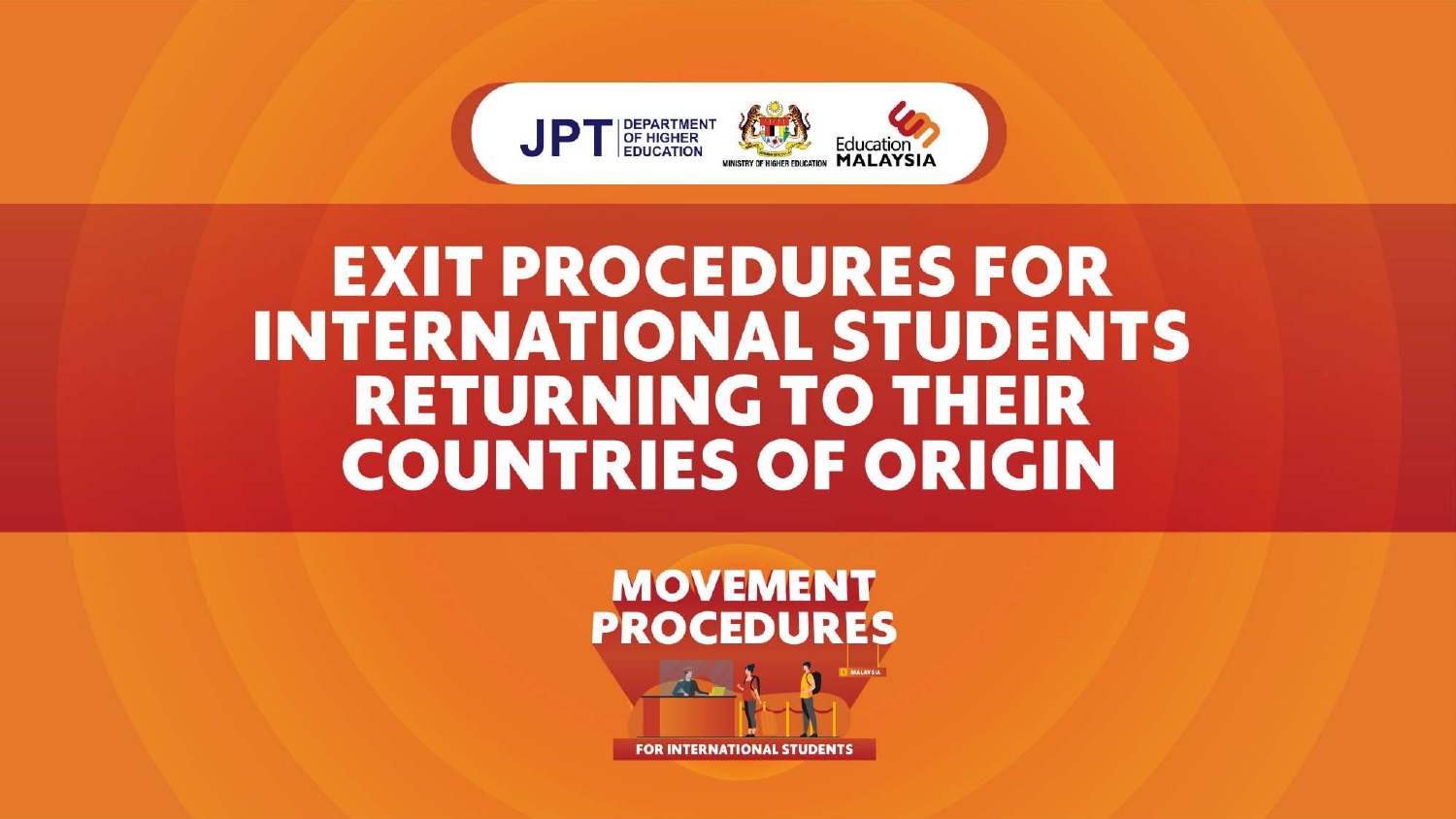

## **IMPORTANT INFORMATION ABOUT EXITING MALAYSIA**



## **01**

With reference to the latest instructions from the IMI, international students with a valid Student Pass are permitted to exit the country unconditionally.

**02**

However, to enter the country again, the students must follow the latest Entry Procedures For International Students Going Back To Campus.